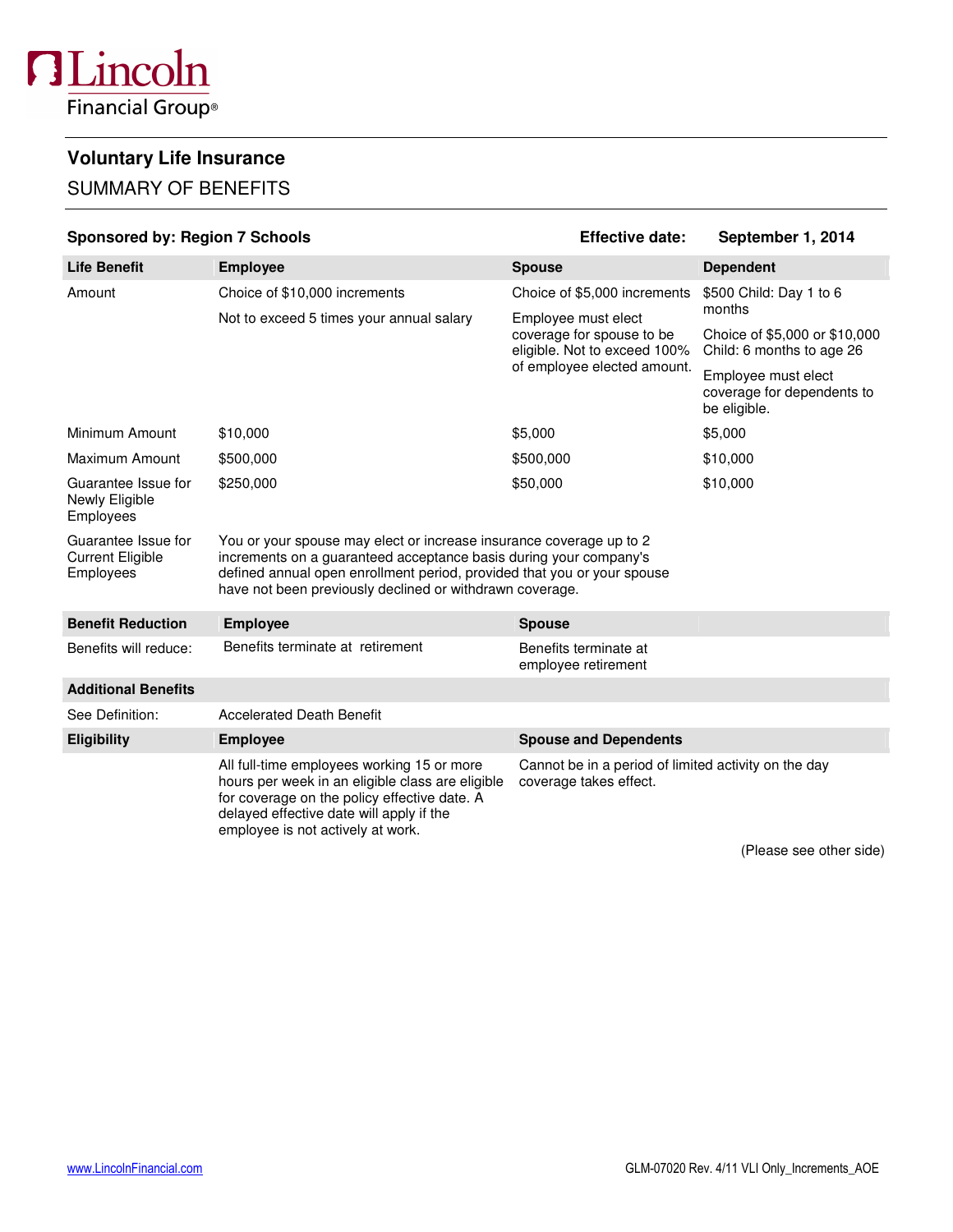### **Employee Monthly Premium Life and AD&D Premium for sample benefit amounts**

| <b>AGE</b> | <b>Monthly</b><br>Rate per<br>\$1,000 | \$10,000 | \$20,000 | \$30,000 | \$40,000 | \$50,000 | \$60,000 | \$70,000 | \$80,000 | \$90,000 | \$100,000 |
|------------|---------------------------------------|----------|----------|----------|----------|----------|----------|----------|----------|----------|-----------|
| < 25       | 0.080                                 | \$0.80   | \$1.60   | \$2.40   | \$3.20   | \$4.00   | \$4.80   | \$5.60   | \$6.40   | \$7.20   | \$8.00    |
| $25 - 29$  | 0.080                                 | \$0.80   | \$1.60   | \$2.40   | \$3.20   | \$4.00   | \$4.80   | \$5.60   | \$6.40   | \$7.20   | \$8.00    |
| 30-34      | 0.090                                 | \$0.90   | \$1.80   | \$2.70   | \$3.60   | \$4.50   | \$5.40   | \$6.30   | \$7.20   | \$8.10   | \$9.00    |
| 35-39      | 0.100                                 | \$1.00   | \$2.00   | \$3.00   | \$4.00   | \$5.00   | \$6.00   | \$7.00   | \$8.00   | \$9.00   | \$10.00   |
| $40 - 44$  | 0.150                                 | \$1.50   | \$3.00   | \$4.50   | \$6.00   | \$7.50   | \$9.00   | \$10.50  | \$12.00  | \$13.50  | \$15.00   |
| 45-49      | 0.200                                 | \$2.00   | \$4.00   | \$6.00   | \$8.00   | \$10.00  | \$12.00  | \$14.00  | \$16.00  | \$18.00  | \$20.00   |
| 50-54      | 0.330                                 | \$3.30   | \$6.60   | \$9.90   | \$13.20  | \$16.50  | \$19.80  | \$23.10  | \$26.40  | \$29.70  | \$33.00   |
| 55-59      | 0.540                                 | \$5.40   | \$10.80  | \$16.20  | \$21.60  | \$27.00  | \$32.40  | \$37.80  | \$43.20  | \$48.60  | \$54.00   |
| 60-64      | 0.820                                 | \$8.20   | \$16.40  | \$24.60  | \$32.80  | \$41.00  | \$49.20  | \$57.40  | \$65.60  | \$73.80  | \$82.00   |
| 65-69      | 1.360                                 | \$13.60  | \$27.20  | \$40.80  | \$54.40  | \$68.00  | \$81.60  | \$95.20  | \$108.80 | \$122.40 | \$136.00  |
| $70+$      | 2.149                                 | \$21.49  | \$42.98  | \$64.47  | \$85.96  | \$107.45 | \$128.94 | \$150.43 | \$171.92 | \$193.41 | \$214.90  |

Employee and Spouse premiums are calculated separately. Refer to Program Specifications for your maximum benefit amounts.

This is an estimate of premium cost. Actual deductions may vary slightly due to rounding and payroll frequency.

# Example:

Use this formula to calculate premium for benefit amounts over \$100,000.

|          | Age | <b>Monthly Rate Per \$1,000</b> | $\mathbf v$<br>$\mathbf{\Lambda}$ | <b>Benefit In \$1,000's</b> | =        | <b>Monthly Cost</b> |
|----------|-----|---------------------------------|-----------------------------------|-----------------------------|----------|---------------------|
| Example: | 35  | 0.100                           | v<br>$\boldsymbol{\mathsf{A}}$    | 150                         | $\equiv$ | \$15.00             |
|          |     |                                 | v<br>$\lambda$                    |                             | Ξ        |                     |

# Monthly Dependent Children Rate

| \$5,000 | \$10,000 |
|---------|----------|
| \$0.91  | \$1.82   |

Premium covers all dependent children regardless of the number of children.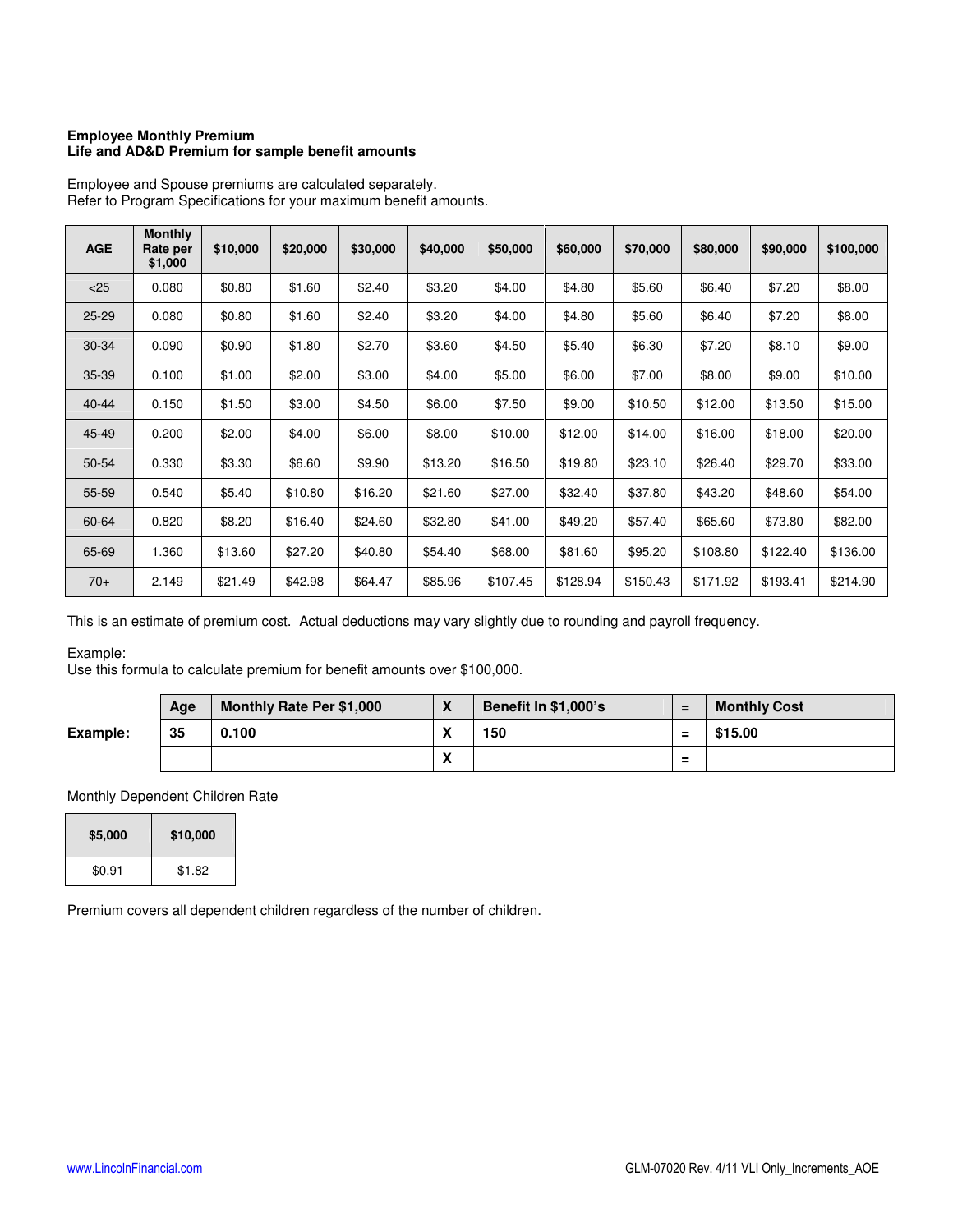#### **Spouse Monthly Premium Life and AD&D Premium for sample benefit amounts**

| <b>AGE</b> | <b>Monthly</b><br>Rate per<br>\$1,000 | \$5,000 | \$10,000 | \$15,000 | \$20,000 | \$25,000 | \$30,000 | \$35,000 | \$40,000 | \$45,000 | \$50,000 |
|------------|---------------------------------------|---------|----------|----------|----------|----------|----------|----------|----------|----------|----------|
| < 25       | 0.080                                 | \$0.40  | \$0.80   | \$1.20   | \$1.60   | \$2.00   | \$2.40   | \$2.80   | \$3.20   | \$3.60   | \$4.00   |
| $25 - 29$  | 0.080                                 | \$0.40  | \$0.80   | \$1.20   | \$1.60   | \$2.00   | \$2.40   | \$2.80   | \$3.20   | \$3.60   | \$4.00   |
| $30 - 34$  | 0.090                                 | \$0.45  | \$0.90   | \$1.35   | \$1.80   | \$2.25   | \$2.70   | \$3.15   | \$3.60   | \$4.05   | \$4.50   |
| 35-39      | 0.100                                 | \$0.50  | \$1.00   | \$1.50   | \$2.00   | \$2.50   | \$3.00   | \$3.50   | \$4.00   | \$4.50   | \$5.00   |
| $40 - 44$  | 0.150                                 | \$0.75  | \$1.50   | \$2.25   | \$3.00   | \$3.75   | \$4.50   | \$5.25   | \$6.00   | \$6.75   | \$7.50   |
| 45-49      | 0.200                                 | \$1.00  | \$2.00   | \$3.00   | \$4.00   | \$5.00   | \$6.00   | \$7.00   | \$8.00   | \$9.00   | \$10.00  |
| 50-54      | 0.330                                 | \$1.65  | \$3.30   | \$4.95   | \$6.60   | \$8.25   | \$9.90   | \$11.55  | \$13.20  | \$14.85  | \$16.50  |
| 55-59      | 0.540                                 | \$2.70  | \$5.40   | \$8.10   | \$10.80  | \$13.50  | \$16.20  | \$18.90  | \$21.60  | \$24.30  | \$27.00  |
| 60-64      | 0.820                                 | \$4.10  | \$8.20   | \$12.30  | \$16.40  | \$20.50  | \$24.60  | \$28.70  | \$32.80  | \$36.90  | \$41.00  |
| 65-69      | 1.360                                 | \$6.80  | \$13.60  | \$20.40  | \$27.20  | \$34.00  | \$40.80  | \$47.60  | \$54.40  | \$61.20  | \$68.00  |
| $70+$      | 2.149                                 | \$10.75 | \$21.49  | \$32.24  | \$42.98  | \$53.73  | \$64.47  | \$75.22  | \$85.96  | \$96.71  | \$107.45 |

Employee and Spouse premiums are calculated separately. Spouse premiums will be calculated based on the Employee's age. Refer to Program Specifications for your maximum benefit amounts.

This is an estimate of premium cost. Actual deductions may vary slightly due to rounding and payroll frequency.

## Example:

Use this formula to calculate premium for benefit amounts over \$50,000.

|          | Age | <b>Monthly Rate Per \$1,000</b> | $\overline{\mathbf{v}}$<br>$\mathbf{\Lambda}$ | <b>Benefit In \$1,000's</b> | $=$                           | <b>Monthly Cost</b> |
|----------|-----|---------------------------------|-----------------------------------------------|-----------------------------|-------------------------------|---------------------|
| Example: | 35  | 0.10                            | $\mathbf{v}$<br>$\mathbf{v}$                  | 75                          | Ξ                             | \$7.50              |
|          |     |                                 | $\mathbf{v}$<br>$\mathbf{v}$                  |                             | $\overline{\phantom{0}}$<br>- |                     |

### Monthly Dependent Children Rate

| \$5,000 | \$10,000 |
|---------|----------|
| \$0.91  | \$1.82   |

Premium covers all dependent children regardless of the number of children.